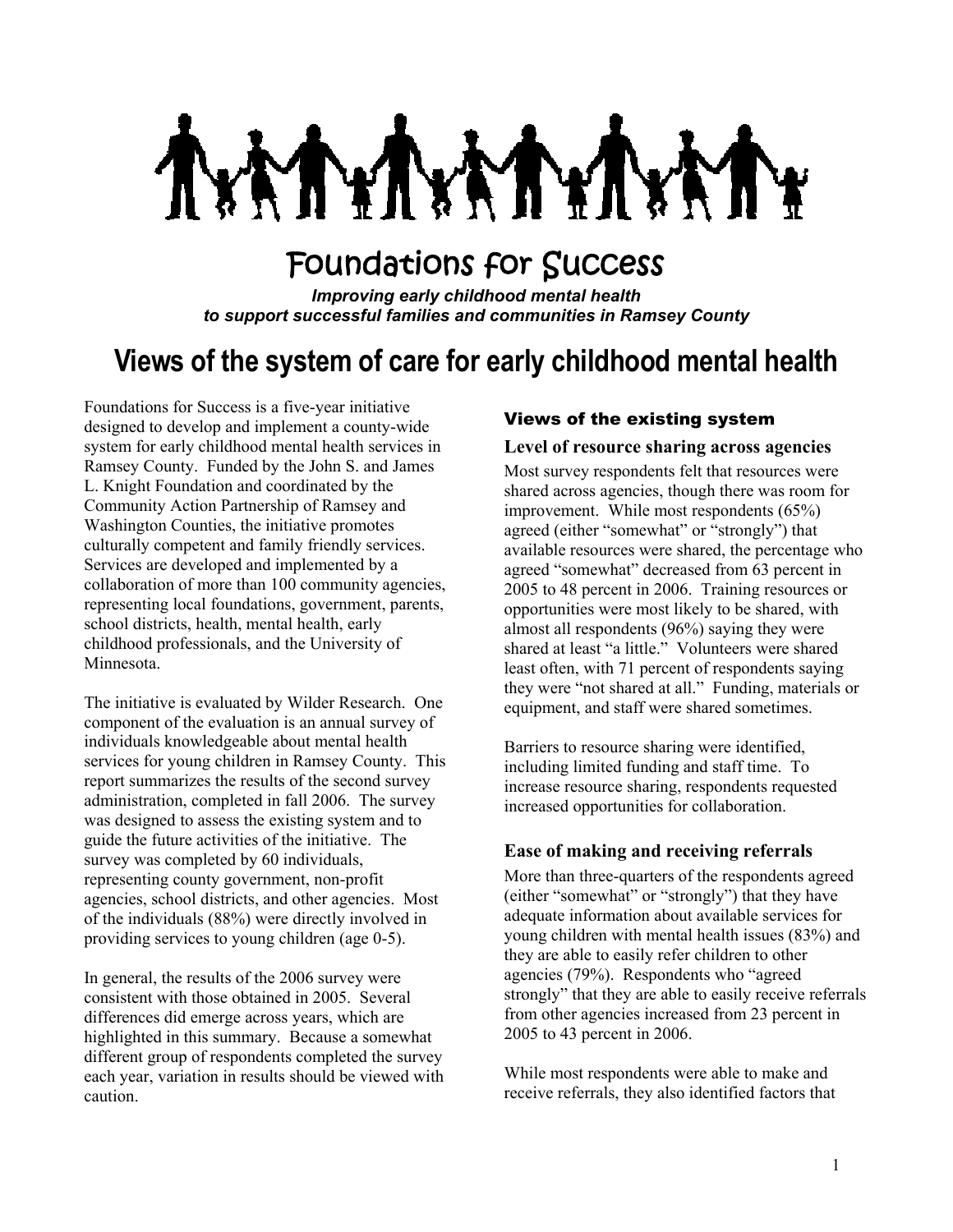prevent referrals. Many said that they had limited knowledge and information about available services and providers. Others felt that referrals were limited by long waiting lists, a lack of insurance coverage, limited staff time, a complicated referral process, language barriers, and limited funding.

The most common suggestion for easing the referralmaking process was to disseminate information about available services. Promoting collaboration and communication among agencies, increasing services and providers, and creating a common referral system were also recommended.

## **Adequacy of funding**

Funding for early childhood mental health services was generally seen as inadequate. The percentage of respondents who disagreed at least "somewhat" that funding was adequate increased from 84 percent in 2005 to 97 percent in 2006.

Limited funding sources were seen as a major cause of the inadequate financial situation, including funding cuts. Other felt that early childhood mental health was not seen as a legislative priority and that the public does not adequately respondents understand or recognize early childhood issues.

Respondents had several ideas for improving the funding situation. Most often, they suggested increasing advocacy and support at the legislative level. Advocacy work was recommended for policy makers, legislators, community leaders, and parents. Other recommendations included increasing mental health education, promoting mental health research, and increasing prevention and intervention services.

#### **Barriers to access**

Respondents were asked to rate the extent to which a variety of factors prevented families from accessing mental health services. Virtually all respondents said that issues such as a lack of transportation, difficulty finding child care for other children during appointments, difficulty completing daily living tasks, stigma associated with mental health services, and a lack of food, clothing, or other necessities interfered with services at least "a little." They were especially likely to emphasize the impact of limited information, with more than 80 percent saying that a lack of information about emotional/behavioral issues in young children and limited information about available services for young children interfered "a lot."

When asked to identify other factors that may prevent families from accessing services, most respondents highlighted the lack of support and services for parents and families. Respondents emphasized families' financial situation and parents' own unmet mental health needs. Other barriers included cultural differences and language barriers, the lack of financial resources and insurance coverage, and the lack of qualified providers.

Respondents provided several recommendations for improving access, especially increasing the amount of available services and providers. Several respondents recommended increasing in-home services and educating the public on early childhood mental health issues. Other suggestions included increasing collaboration among agencies, increasing financial aid and low cost services for families, increasing information about available services, and employing diverse and bilingual providers and staff.

#### **Adequacy of available services**

Most respondents felt that there is not an adequate amount of current services for young children. The percentage who agreed (either "somewhat" or "strongly") that the level of prevention, early intervention, intervention, and intensive intervention services for young children was adequate ranged from only 5 to 14 percent. Respondents were most likely to "strongly disagree" that the amount of intensive intervention was adequate (59%).

When asked to identify the most pressing unmet needs of young children with mental health issues in Ramsey County, many respondents highlighted the limited support available for families, including inadequate education for parents to help their children and parents' own unmet mental health needs. Others highlighted the lack of access to qualified providers and a shortage of appropriate services across the full continuum of care, including assessment, prevention, early intervention, and intensive services.

## **Cultural appropriateness of services**

Most survey respondents (91%) disagreed ("strongly" or "somewhat") that there are enough culturally-specific services for young children. They were slightly more likely to feel that culturallycompetent services were available, though more than half (59%) still disagreed.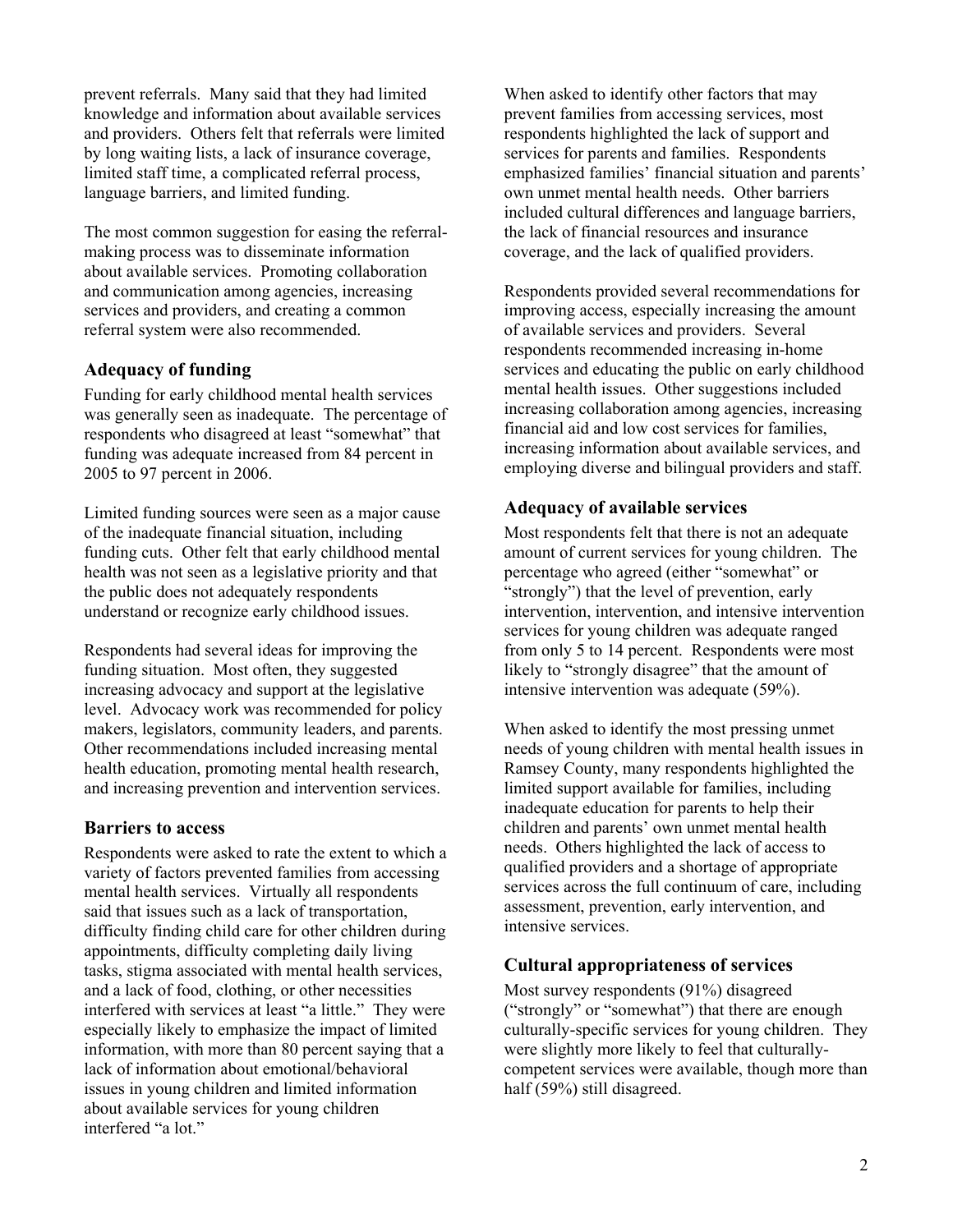Most respondents (89% to 98%) felt that service providers know at least "a little" about cultural backgrounds and perspectives, culturally-specific programming, and culturally-competent programming. However, approximately half of the respondents (46% to 56%) felt that providers only knew "a little" about these topics; only 4-8 percent felt that providers knew "a lot."

Respondents identified several barriers to providing culturally competent services to young children. The most prevalent response was that there was a shortage of well-trained providers, including individuals who are bilingual or from culturally diverse backgrounds. Respondents also identified inadequate staff training, limited understanding of families' needs, and perceptions of mental health within different cultural communities as barriers to culturally competent services.

Survey respondents provided a range of suggestions for effectively addressing these challenges. The most common suggestion was to provide cultural competency education and training to providers and other staff. Others suggested employing and supporting diverse and bilingual providers and increasing funding for culturally-based services.

When asked what else could be done to improve cultural appropriateness of services, respondents again highlighted the importance of training for service providers and staff. Other recommendations included learning about cultural communities and working with leaders from those communities, increasing collaboration among agencies, and employing diverse staff.

#### **Overall effectiveness of the system**

Most respondents (91%) rated the system of care serving young children with mental health issues as "somewhat effective." The percentage of respondents who rated the system as "not at all effective" decreased from 15 percent in 2005 to 5 percent in 2006. Four percent of respondents felt the current system of care was "very effective."

## Perceptions of the Foundations for Success initiative

## **Overall perceptions of the partnership**

While ratings of the Foundations for Success partnership had been positive in 2005, ratings were even more positive in 2006. All respondents agreed

(either "somewhat" or "strongly") that the goals of Foundations for Success would be difficult for any one agency to achieve by itself, their agency has something to gain from being involved in the project, and the partnership represents a good cross section of the mental health system for young children. There were large increases across years in the percentage of respondents who "strongly agreed" that there is a clear method for decision making among partners (from 44% to 60%) and that they have a clear understanding of what the project is trying to accomplish (from 30% to 48%).

The level of communication about the initiative received lower ratings. Approximately 30 percent of the respondents disagreed ("somewhat" or "strongly") that they have informal conversations with others involved in the project (31%) and are updated often about the project (29%).

Respondents had generally positive ratings of the individuals involved in the partnership. At least 96 percent agreed ("somewhat" or "strongly") that the partners had a high level of commitment to the project, respected one another, are the appropriate people to include in the process, made decisions using input from each other, communicate openly with one another, are open to different approaches about how the work should be done, and fully participate in the group process. Ninety-two to 93 percent agreed that the partner work together to achieve group goals and have a clear sense of their roles and responsibilities. The percentage of respondents who "strongly agreed" that partners have respect for one another increased from 64 percent in 2005 to 88 percent in 2006.

## **Perceived impact of the initiative**

All respondents felt that Foundations for Success has improved mental health services for children age 0-5. When asked to describe these improvements, many respondents mentioned the increase in services, especially screening. Others highlighted increased collaboration across agencies and a greater awareness of early childhood mental health.

Compared to 2005, respondents were less likely to feel that the project has helped shape policies for serving children 0-5 with mental health issues (with a decrease from 96% in 2005 to 77% in 2006). Those respondents who felt that there had been changes typically mentioned increased collaboration among agencies, increased involvement at the state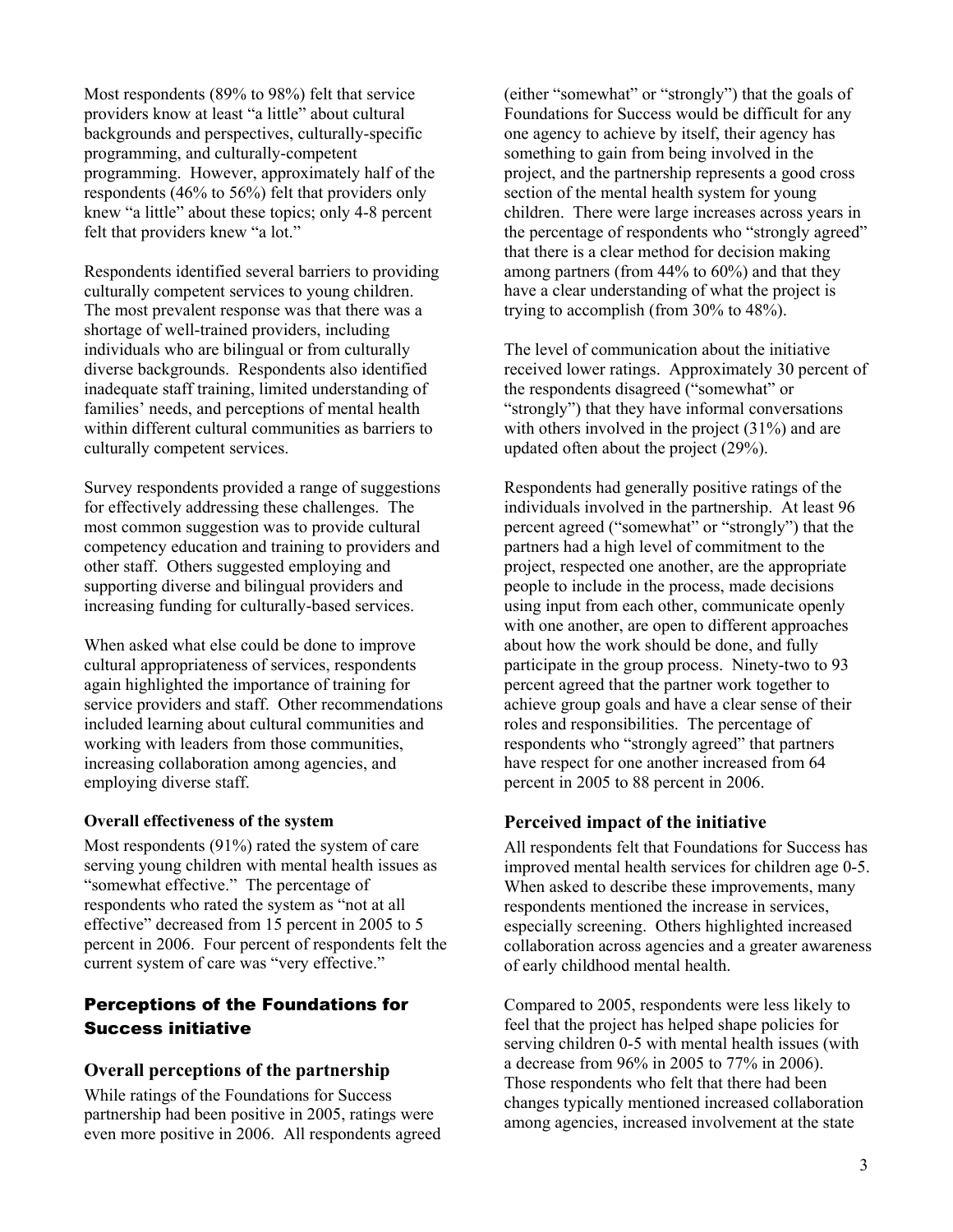and county levels, and changes in agency practices, including screening and assessment practices.

At least 90 percent of the respondents felt that the initiative has resulted in a wide range of benefits. All respondents felt it had helped at least "a little" to improve the early identification of young children with mental health issues, strengthen effective working relationships among agencies, increase or improve communication among agencies, and increase the appropriateness of the services young children receive.

At least 60 percent or more of respondents felt that the initiative had helped "a lot" to strengthen effective working relationships among agencies, enhance service coordination, provide supportive services to young children and their families, develop strategies to share clear and up-to-date information on what kinds of assistance different agencies offer, and create opportunities for joint planning between mental health education, social service, child care, and health care agencies. Respondents who felt the initiative helped "a lot" to improve the early identification of young children with mental health issues and to enhance service coordination increased to about 60 percent from 42 percent in 2005.

While most respondents still felt that the initiative had helped in these areas, they were least likely to say that it had helped "a lot" to increase the cultural competence of services and prevent children and families from "falling through the cracks." Respondents who felt the initiative had helped "a lot" to increase the cultural competence of services to young children decreased from 38 percent in 2005 to 21 percent in 2006.

Respondents were enthusiastic about the potential impact of the initiative. Almost all respondents (at least 96%) felt that the initiative will help at least "a little" to develop a service system providing the full continuum of community-based services to children 0-5 with mental health services, involve parents and family members in the delivery of services to young children with mental health needs, increase collaboration between all of the agencies that provide services to young children with mental health needs, and increase awareness of crosscultural issues in the provision of services. One-fifth to one-third of the respondents (18% to 30%) felt that the initiative would help in these areas to a "very great extent." The percentage of respondents

who felt the initiative will develop a service system providing the full continuum of community-based services to children 0-5 with mental health needs to a "very great extent" decreased from 31 percent in 2005 to 19 percent in 2006.

## **Strengths of the project and recommendations for improvement**

Many respondents felt that their involvement in the Foundations for Success project has met their expectations, indicating that the program has made progress and has strong leadership. Some respondents indicated they were not involved with the initiative, while others said that it was too early for expectations to be fulfilled.

When asked to identify the most positive thing that has emerged from the project, respondents were most likely to mention the increased levels of collaboration and service coordination across agencies. Other benefits were the addition of services and increased awareness of early childhood mental health.

Many respondents said that they would not change anything about the project, or that they did not know what should change. Others recommended more collaboration among agencies, increased awareness of the initiative, increased funding, increased public awareness and reduced stigma, and integration of the initiative into the overall system of care.

## Conclusions and recommendations

While there were some changes in survey results between 2005 and 2006, in general the recommendations issued last year should continue to be addressed by the Foundations for Success partnership. The following conclusions and recommendations should be considered:

A dominant theme in this report is the importance of sharing more information and training related to early childhood and mental health. The partnership should continue to explore opportunities to provide: (1) training for mental health professionals to increase their ability to work with children 0-5; (2) training for allied professionals (such as medical personnel, child care providers, and school staff) to increase their ability to recognize early childhood mental health issues and make appropriate referrals); and (3) community